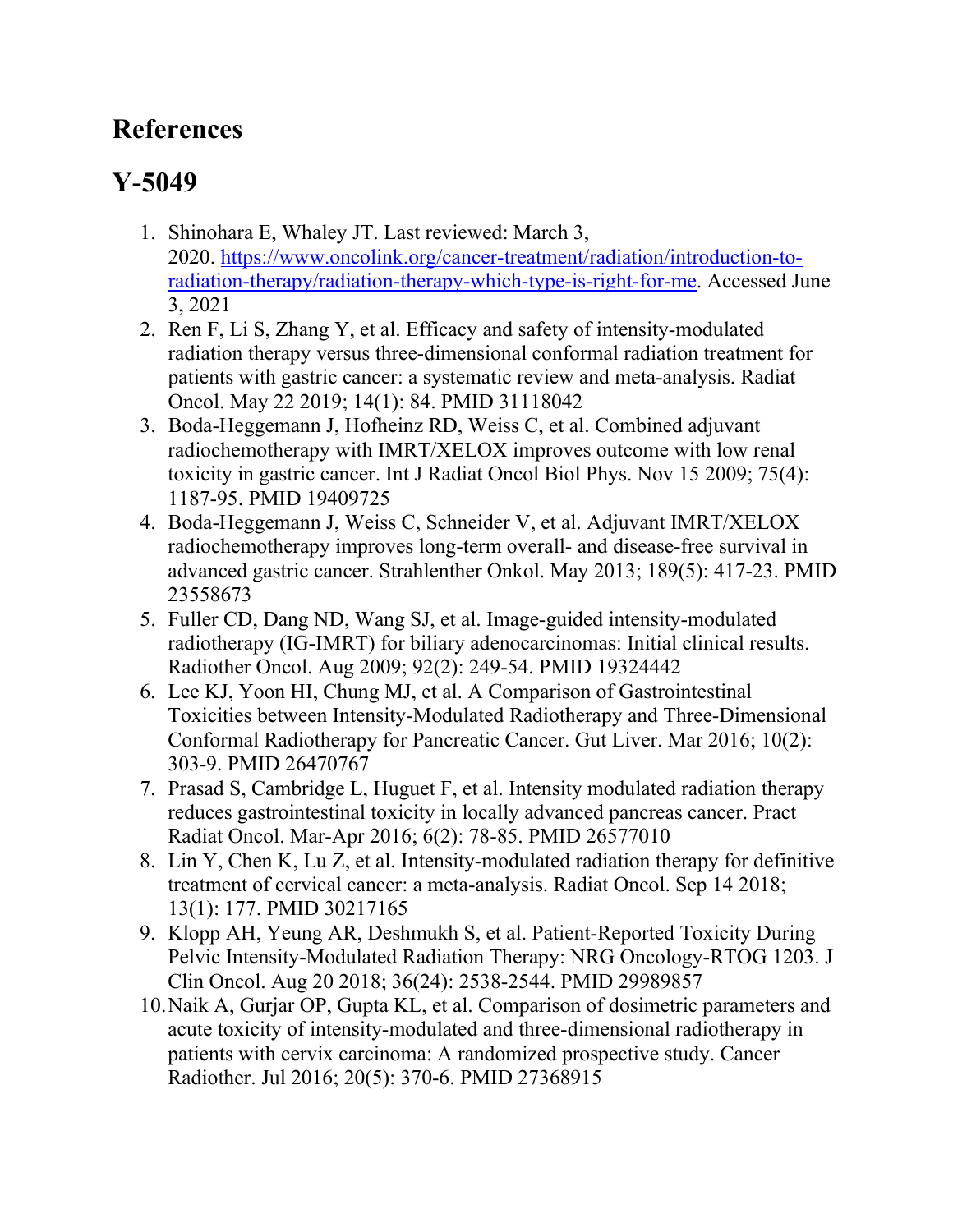- 11.Gandhi AK, Sharma DN, Rath GK, et al. Early clinical outcomes and toxicity of intensity modulated versus conventional pelvic radiation therapy for locally advanced cervix carcinoma: a prospective randomized study. Int J Radiat Oncol Biol Phys. Nov 01 2013; 87(3): 542-8. PMID 24074927
- 12.Shih KK, Hajj C, Kollmeier M, et al. Impact of postoperative intensitymodulated radiation therapy (IMRT) on the rate of bowel obstruction in gynecologic malignancy. Gynecol Oncol. Oct 2016; 143(1): 18-21. PMID 27486131
- 13.Chen CC, Wang L, Lu CH, et al. Comparison of clinical outcomes and toxicity in endometrial cancer patients treated with adjuvant intensity-modulated radiation therapy or conventional radiotherapy. J Formos Med Assoc. Dec 2014; 113(12): 949-55. PMID 24144528
- 14.Rattan R, Kapoor R, Bahl A, et al. Comparison of bone marrow sparing intensity modulated radiotherapy (IMRT) and three-dimensional conformal radiotherapy (3DCRT) in carcinoma of anal canal: a prospective study. Ann Transl Med. Feb 2016; 4(4): 70. PMID 27004217
- 15.Sun Z, Adam MA, Kim J, et al. Intensity-Modulated Radiation Therapy Is Not Associated with Perioperative or Survival Benefit over 3D-Conformal Radiotherapy for Rectal Cancer. J Gastrointest Surg. Jan 2017; 21(1): 106-111. PMID 27510332
- 16.Huang CM, Huang MY, Tsai HL, et al. A retrospective comparison of outcome and toxicity of preoperative image-guided intensity-modulated radiotherapy versus conventional pelvic radiotherapy for locally advanced rectal carcinoma. J Radiat Res. Mar 01 2017; 58(2): 247-259. PMID 27738080
- 17.Chuong MD, Freilich JM, Hoffe SE, et al. Intensity-Modulated Radiation Therapy vs. 3D Conformal Radiation Therapy for Squamous Cell Carcinoma of the Anal Canal. Gastrointest Cancer Res. Mar 2013; 6(2): 39-45. PMID 23745158
- 18.Dasgupta T, Rothenstein D, Chou JF, et al. Intensity-modulated radiotherapy vs. conventional radiotherapy in the treatment of anal squamous cell carcinoma: a propensity score analysis. Radiother Oncol. May 2013; 107(2): 189-94. PMID 23692961
- 19.Dewas CV, Maingon P, Dalban C, et al. Does gap-free intensity modulated chemoradiation therapy provide a greater clinical benefit than 3D conformal chemoradiation in patients with anal cancer?. Radiat Oncol. Nov 29 2012; 7: 201. PMID 23190693
- 20.Devisetty K, Mell LK, Salama JK, et al. A multi-institutional acute gastrointestinal toxicity analysis of anal cancer patients treated with concurrent intensity-modulated radiation therapy (IMRT) and chemotherapy. Radiother Oncol. Nov 2009; 93(2): 298-301. PMID 19717198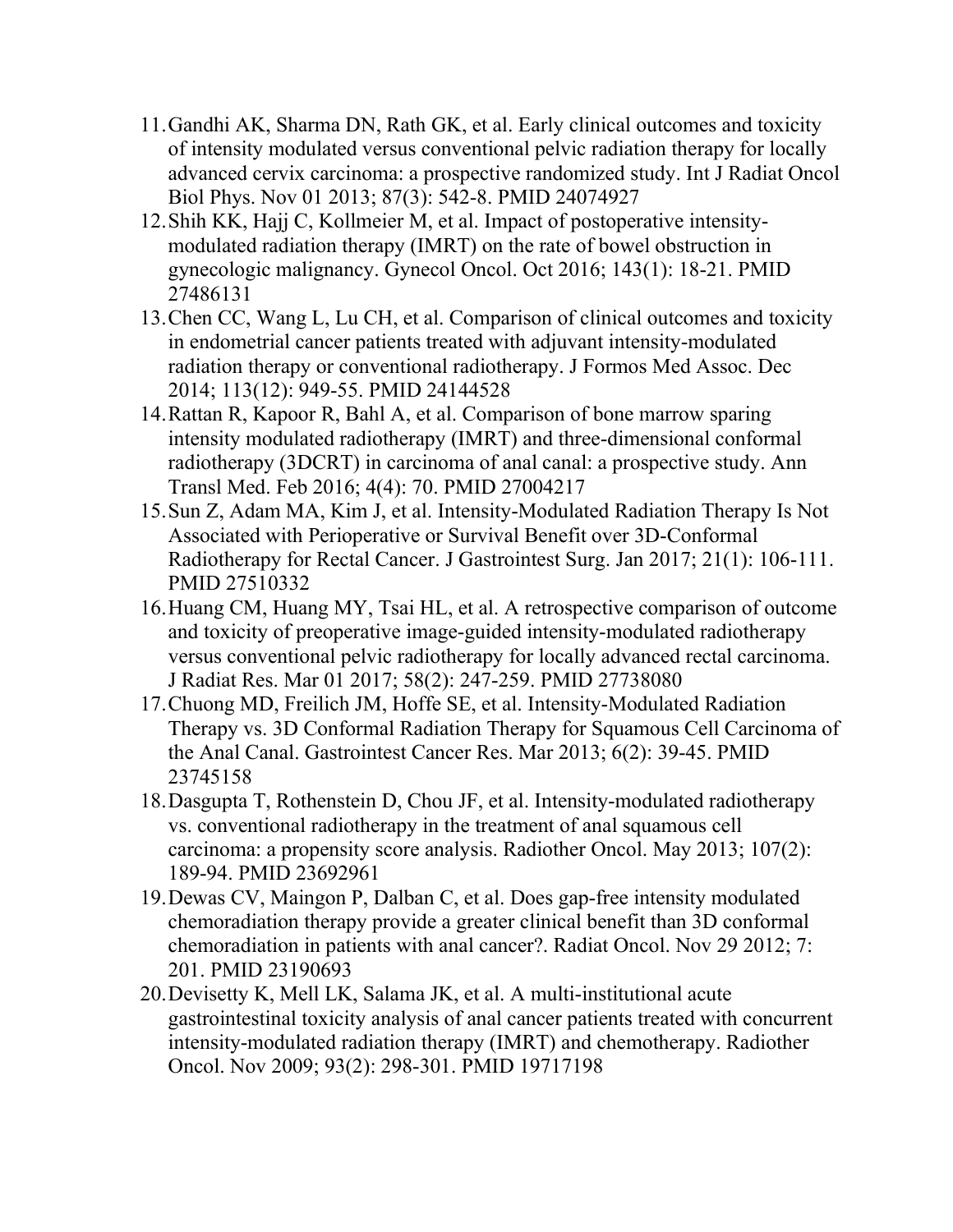- 21.Pepek JM, Willett CG, Wu QJ, et al. Intensity-modulated radiation therapy for anal malignancies: a preliminary toxicity and disease outcomes analysis. Int J Radiat Oncol Biol Phys. Dec 01 2010; 78(5): 1413-9. PMID 20231064
- 22.Xu D, Li G, Li H, et al. Comparison of IMRT versus 3D-CRT in the treatment of esophagus cancer: A systematic review and meta-analysis. Medicine (Baltimore). Aug 2017; 96(31): e7685. PMID 28767597
- 23.Lan K, Zhu J, Zhang J, et al. Propensity score-based comparison of survival and radiation pneumonitis after definitive chemoradiation for esophageal cancer: Intensity-modulated radiotherapy versus three-dimensional conformal radiotherapy. Radiother Oncol. Aug 2020; 149: 228-235. PMID 32474127
- 24.Ito M, Kodaira T, Tachibana H, et al. Clinical results of definitive chemoradiotherapy for cervical esophageal cancer: Comparison of failure pattern and toxicities between intensity-modulated radiotherapy and 3 dimensional conformal radiotherapy. Head Neck. Dec 2017; 39(12): 2406- 2415. PMID 28960561
- 25.Haefner MF, Lang K, Verma V, et al. Intensity-modulated versus 3 dimensional conformal radiotherapy in the definitive treatment of esophageal cancer: comparison of outcomes and acute toxicity. Radiat Oncol. Aug 15 2017; 12(1): 131. PMID 28810885
- 26.National Comprehensive Cancer Network. Gastric Cancer. Version. 2.2019. Updated May 13,

2020. [https://www.nccn.org/professionals/physician\\_gls/pdf/gastric.pdf.](https://www.nccn.org/professionals/physician_gls/pdf/gastric.pdf) Accessed June 3, 2021.

- 27.National Comprehensive Cancer Network. Hepatobiliary Cancers. Version. 2.2021. Updated June 1, 2020. [https://www.nccn.org/professionals/physician\\_gls/pdf/hepatobiliary.pdf.](https://www.nccn.org/professionals/physician_gls/pdf/hepatobiliary.pdf) Accessed June 3, 2021.
- 28.National Comprehensive Cancer Network. Pancreatic Adenocarcinoma. Version. 2.2021. Updated February 25, 2021. [https://www.nccn.org/professionals/physician\\_gls/pdf/pancreatic.pdf.](https://www.nccn.org/professionals/physician_gls/pdf/pancreatic.pdf) Accessed June 3, 2021.
- 29.National Comprehensive Cancer Network. Cervical Cancer. Version. 1.2020. Updated October 2, 2020. [https://www.nccn.org/professionals/physician\\_gls/pdf/cervical.pdf.](https://www.nccn.org/professionals/physician_gls/pdf/cervical.pdf)
- Accessed June 3, 2021. 30.National Comprehensive Cancer Network. Uterine Neoplasms. Version 2.2021. Updated March 6, 2020. [https://www.nccn.org/professionals/physician\\_gls/pdf/uterine.pdf.](https://www.nccn.org/professionals/physician_gls/pdf/uterine.pdf) Accessed June 3, 2021.
- 31.National Comprehensive Cancer Network. Ovarian Cancer/Fallopian Tube Cancer/Primary Peritoneal Cancer.